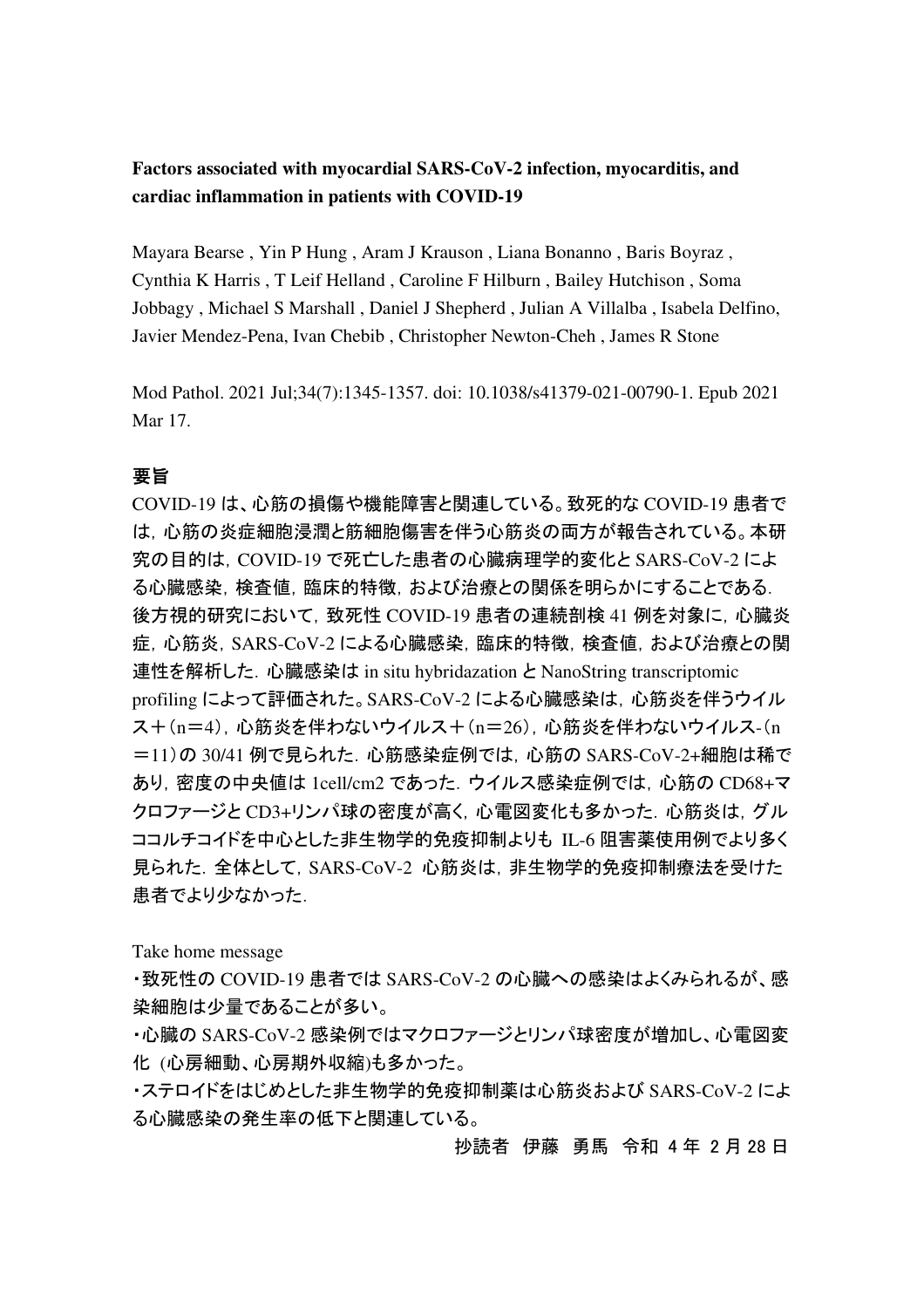|                                     | Virus <sup>+</sup> with<br>myocarditis | myocarditis       | Virus <sup>+</sup> without   Virus <sup>-</sup> without<br>myocarditis | $\mathbf{P}^{\mathrm{a}}$ |
|-------------------------------------|----------------------------------------|-------------------|------------------------------------------------------------------------|---------------------------|
| n                                   | 4                                      | 26                | 11                                                                     |                           |
| Age (years)                         | $60(55 - 64)$                          | $71(33 - 89)$     | $62(21 - > 89)$                                                        | 0.40                      |
| Male sex                            | 2(50)                                  | 19 (73)           | 6(55)                                                                  | 0.43                      |
| BMI ( $kg/m2$ )                     | $33(29 - 36)$                          | $30(20 - 70)$     | $32(22 - 60)$                                                          | 0.36                      |
| Caucasian<br>ethnicity              | 4 (100)                                | 16(62)            | 3(27)                                                                  | 0.03                      |
| Hypertension                        | 2(50)                                  | 18 (69)           | 7(64)                                                                  | 0.74                      |
| <b>Diabetes</b><br>mellitus         | 2(50)                                  | 9(35)             | 3(27)                                                                  | 0.71                      |
| Hyperlipidemia                      | 1(25)                                  | 13 (50)           | 3(27)                                                                  | 0.34                      |
| History of CAD                      | 0(0)                                   | 2(8)              | 0(0)                                                                   | 0.55                      |
| History of<br>autoimmune<br>disease | 0(0)                                   | 3(12)             | 1(9)                                                                   | 0.77                      |
| <b>Statin</b>                       | 1(25)                                  | 12 (48), $n = 25$ | 3(27)                                                                  | 0.41                      |
| <b>ACE</b> inhibitor                | 1(25)                                  | 2 (8), $n = 25$   | 2(18)                                                                  | 0.51                      |
| Calcium<br>channel<br>blocker       | 0(0)                                   | 4 (16), $n = 25$  | 1(9)                                                                   | 0.62                      |
| Beta-blocker                        | 1(25)                                  | 9 (36), $n = 25$  | 4 (36)                                                                 | 0.91                      |
| Aspirin                             | 0(0)                                   | 10 (40), $n = 25$ | 2(18)                                                                  | 0.16                      |
| History of<br>smoking               | 2 (67), $n = 3$                        | 13(50)            | 4 (40), $n = 10$                                                       | 0.31                      |

Table 1 Baseline patient characteristics.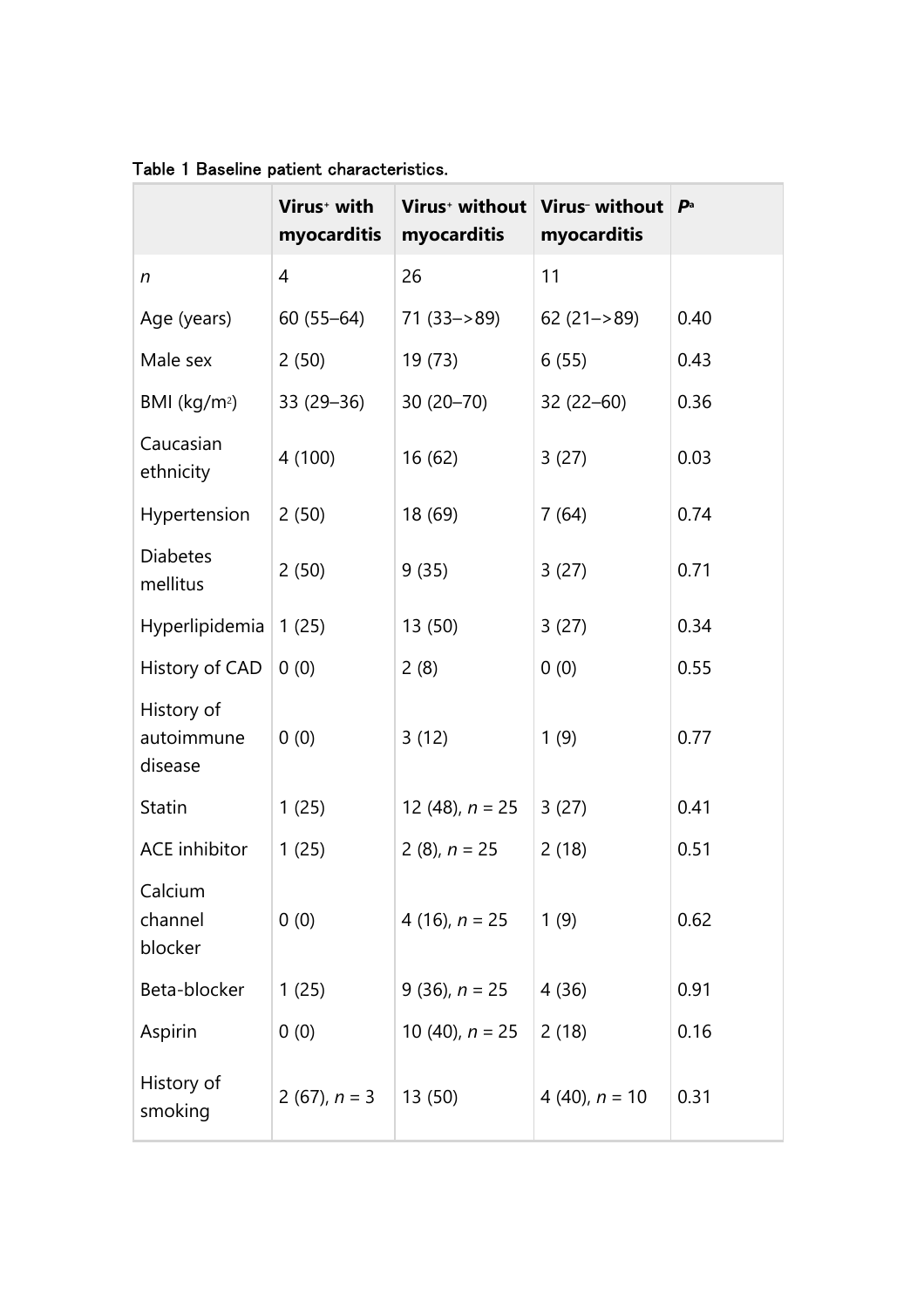|                                          | Virus <sup>+</sup> with<br>myocarditis | myocarditis                   | Virus without   Virus without $\mathsf{P}^{\mathsf{a}}$<br>myocarditis |      |
|------------------------------------------|----------------------------------------|-------------------------------|------------------------------------------------------------------------|------|
| (current or<br>former)                   |                                        |                               |                                                                        |      |
| <b>Baseline</b><br>creatinine<br>(mq/dL) | 1.1, $n = 1$                           | $1.0(0.6 -$<br>1.6), $n = 19$ | $1.1(0.8 -$<br>2.9), $n = 5$                                           | 0.74 |
| <b>Baseline BUN</b><br>(mq/dL)           | 19, $n = 1$                            | $17(11 -$<br>62), $n = 17$    | $19(8 -$<br>27), $n = 5$                                               | 0.88 |

Data are expressed as median (range) or n (%). For each characteristic, the number of patients is indicated when information regarding the characteristic was not available for all of the patients in the group. ACE angiotensinconverting enzyme, BMI body mass index, BUN blood urea nitrogen, CAD coronary artery disease. a χ2 or Kruskal–Wallis

|  |  | Table 2 Autopsy findings. |  |
|--|--|---------------------------|--|
|--|--|---------------------------|--|

|                                             | Virus <sup>+</sup> with<br>myocarditis | $\mid$ Virus $^{\scriptscriptstyle +}$ without $\mid$ Virus- without $\mid$<br>myocarditis | myocarditis    | $\mathbf{p}_a$ |
|---------------------------------------------|----------------------------------------|--------------------------------------------------------------------------------------------|----------------|----------------|
| n                                           | 4                                      | 26                                                                                         | 11             |                |
| SARS-CoV-<br>$2^+$ (cells/cm <sup>2</sup> ) | 1.2 $(0.5-3.0)$   1.2 $(0.4-7.4)$      |                                                                                            | $0.2(0.0-0.3)$ | < 0.001        |
| CD61 <sup>+</sup> microthrombi<br>present   | 1(25)                                  | 4(15)                                                                                      | 0(0)           | 0.30           |
| Right ventricular<br>strain injury          | 0(0)                                   | 3(12)                                                                                      | 2(18)          | 0.63           |
| Focal isolated<br>pericarditis              | 2(50)                                  | 6(23)                                                                                      | 1(9)           | 0.23           |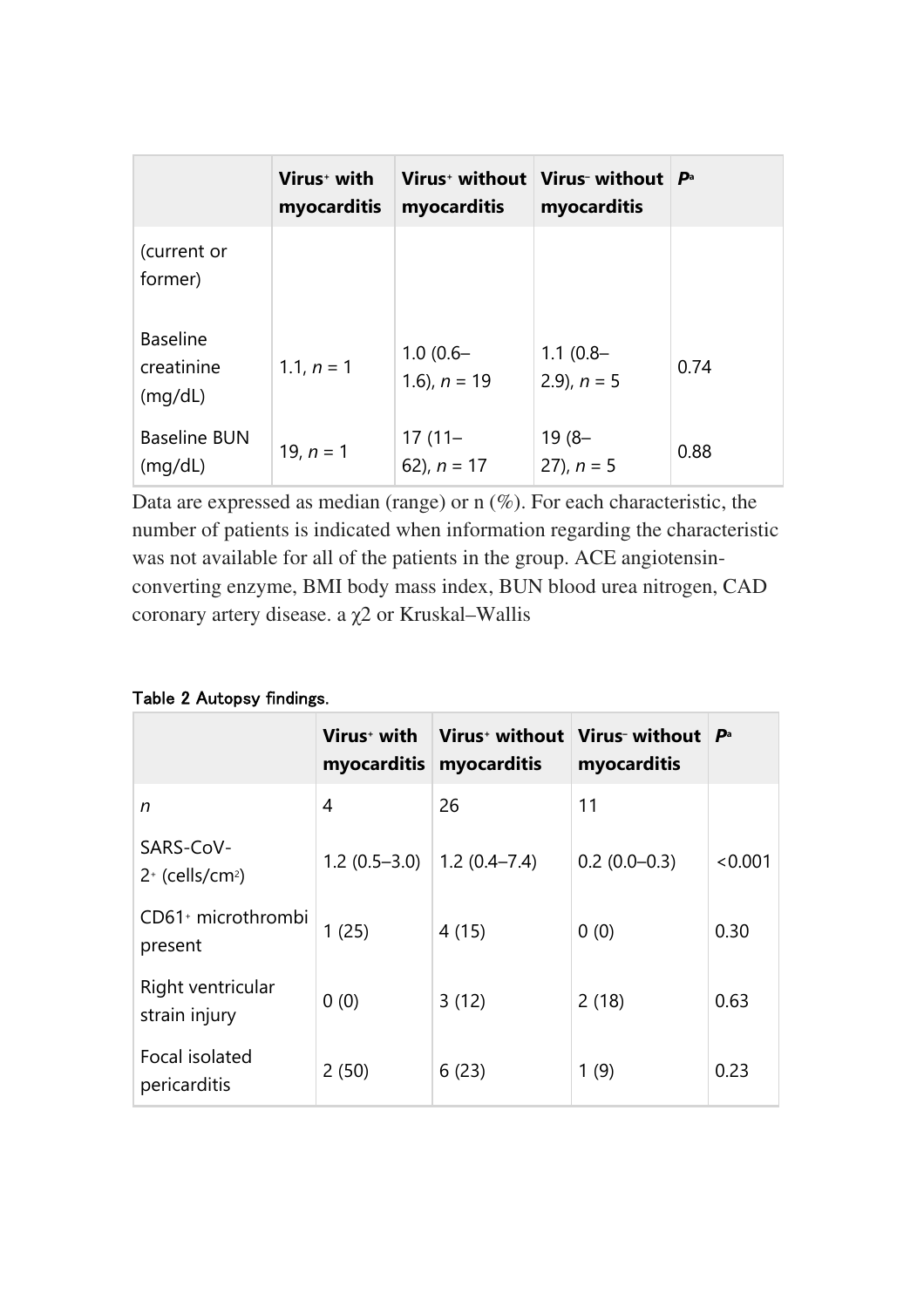|                                                                            | Virus <sup>+</sup> with<br>myocarditis | Virus <sup>+</sup> without<br>myocarditis                     | Virus- without<br>myocarditis           | $\mathbf{p}_a$ |
|----------------------------------------------------------------------------|----------------------------------------|---------------------------------------------------------------|-----------------------------------------|----------------|
| Postmortem interval<br>(h)                                                 | $20(16-26)$                            | $20(4-190)$                                                   | $26(9-96)$                              | 0.82           |
| Heart weight (g)                                                           | 593 (480-<br>627), $n = 3$             | 449 (204-646)                                                 | 480 (267-738)                           | 0.24           |
| Heart weight/upper<br>limit of normal                                      | $1.25(1.04 -$<br>1.53), $n = 3$        | $1.02(0.48 -$<br>1.67)                                        | $1.18(0.72 -$<br>1.86                   | 0.26           |
| Severe coronary<br>artery disease                                          | 1(25)                                  | 5(19)                                                         | 3(27)                                   | 0.85           |
| Transthyretin<br>amyloidosis                                               | 0(0)                                   | 3(12)                                                         | 0(0)                                    | 0.39           |
| Composite risk<br>factor score                                             | $4.0(2-6)$                             | $4.5(0-6)$                                                    | $4.0(1-6)$                              | 0.93           |
| Immediate cause of<br>death due to<br>pneumonia/diffuse<br>alveolar damage | 3(75)                                  | 23 (88)                                                       | 9(82)                                   | 0.72           |
| Other immediate<br>causes of death                                         | <b>RP</b><br>bleed, $n = 1$            | Refractory<br>$VT, n = 1$<br>Acute HF, $n = 1$<br>PE, $n = 1$ | Abdominal<br>organ<br>ischemia, $n = 2$ |                |

Data are expressed as median (range) or n (%). For each characteristic, the number of patients is indicated when information regarding the characteristic was not available for all of the patients in the group. HF heart failure, PE pulmonary embolism, RP retroperitoneal, VT ventricular tachycardia. a χ2 or Kruskal–Wallis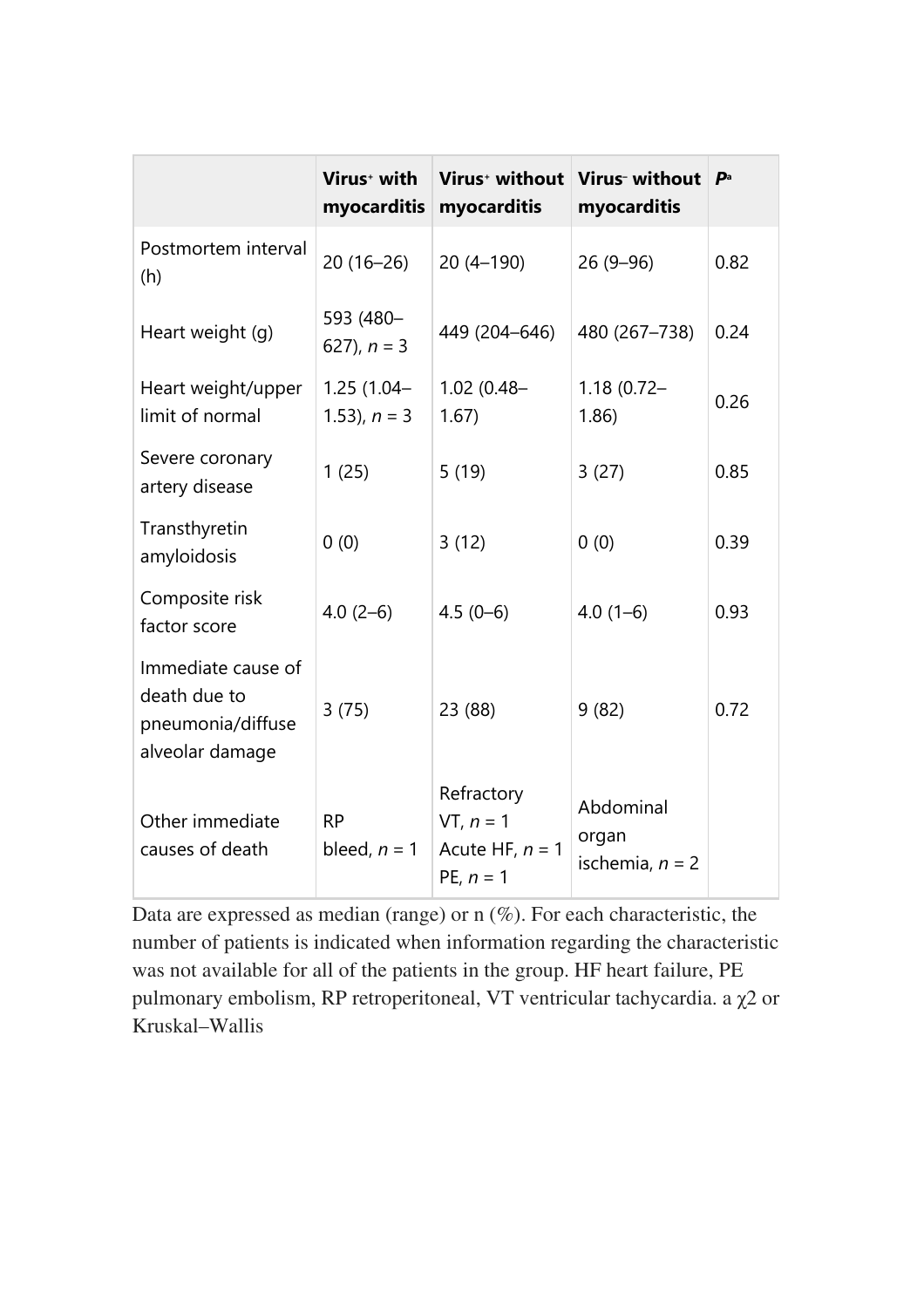

**Fig. 1: Histology of the three pathologically defined patient groups.** 

Fig. 1 Histology of the three pathologically defined patient groups. Depicted are histologic images of slides stained with H&E (A–C), immunohistochemistry for the macrophages marker CD68 (D–F), immunohistochemistry for the T-lymphocyte marker CD3 (G–I), and in situ hybridization for SARS-CoV-2 (J–L) for cases with myocarditis along with SARS-CoV-2+ cells in the myocardium  $(V+M+$ , A, D, G, J), negative for myocarditis but with SARS-CoV-2+ cells in the myocardium  $(V+M-$ , B, E, H, K), and negative for both myocarditis and myocardial SARS-CoV-2+ cells (V– M– , C, F, I, L). There is inflammation with myocardial injury (arrow) in the V+M+ case (A) compared with inflammation (arrow) without injury in the V+M– case (B). Arrows indicate CD68+ macrophages (D–F), CD3+ lymphocytes (G–I), and SARS-CoV-2+ cells (J, K). Scale bars represent 40  $\mu$ m (A– I) and 80  $\mu$ m (J–L)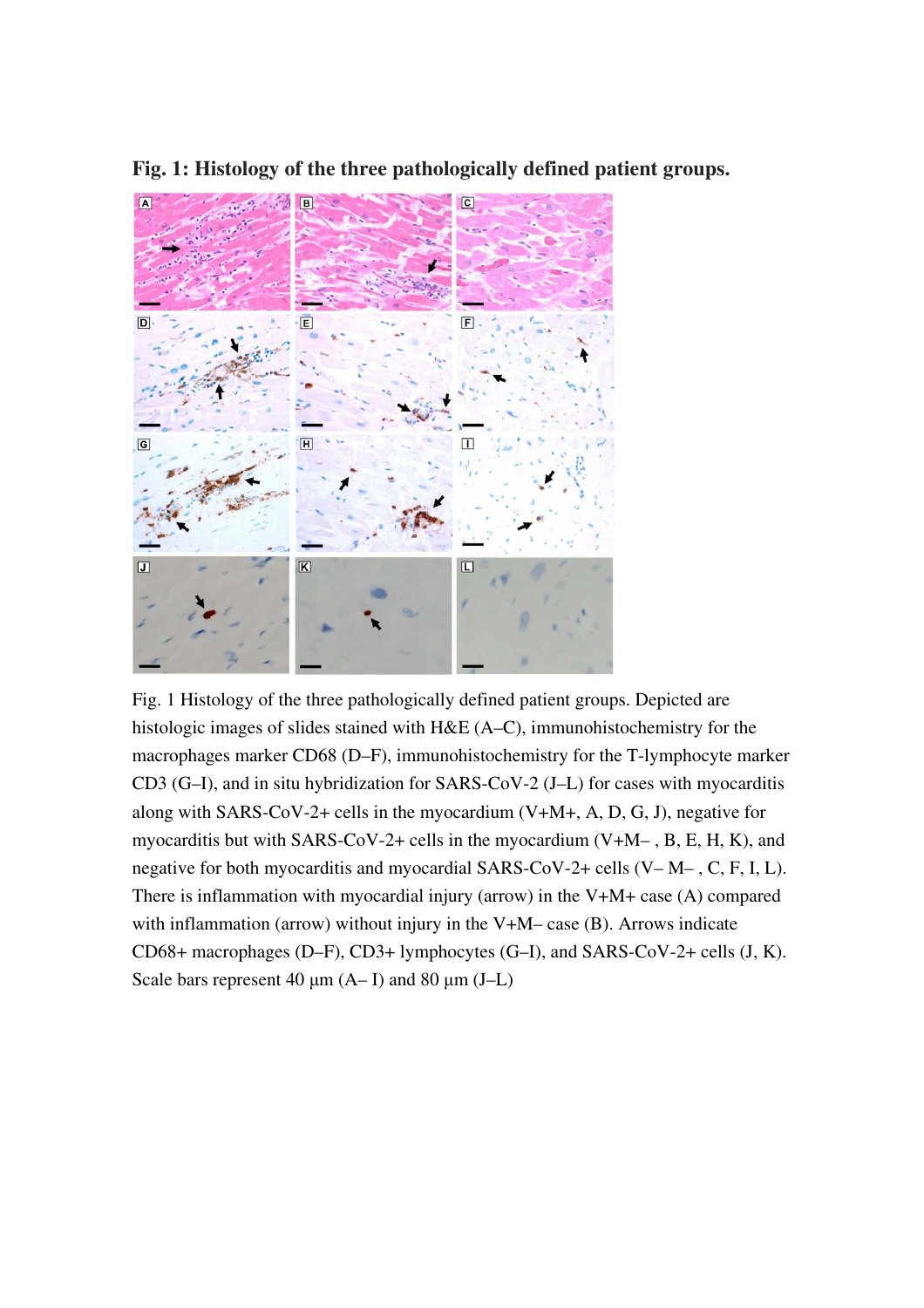**Fig. 2: Transcriptomic assessment of SARS-CoV-2 RNA levels and ACE2 mRNA levels.** 



Fig. 2 Transcriptomic assessment of SARS-CoV-2 RNA levels and ACE2 mRNA levels. A heatmap of RNA levels (A) shows trends toward increased SARS-CoV-2 positive-strand RNA transcripts in the SARS-CoV-2-ISH+ cases  $(P = 0.04 - 0.29)$ . The color guide shows the corresponding Z-scores for the RNA levels. One V– M– case had relatively strong expression of the eight positive-strand sequences but not the antisense sequence (SARS-CoV-2 orf1ab REV) likely due to non-replicating virions in the blood. In the SARS-CoV-2-ISH+ cases, there was significantly more SARS-CoV-2 antisense RNA, indicating viral replication in the heart (B), as well as downregulation of the SARS-CoV-2 receptor ACE2 (C). Bars indicate mean  $\pm$  SE.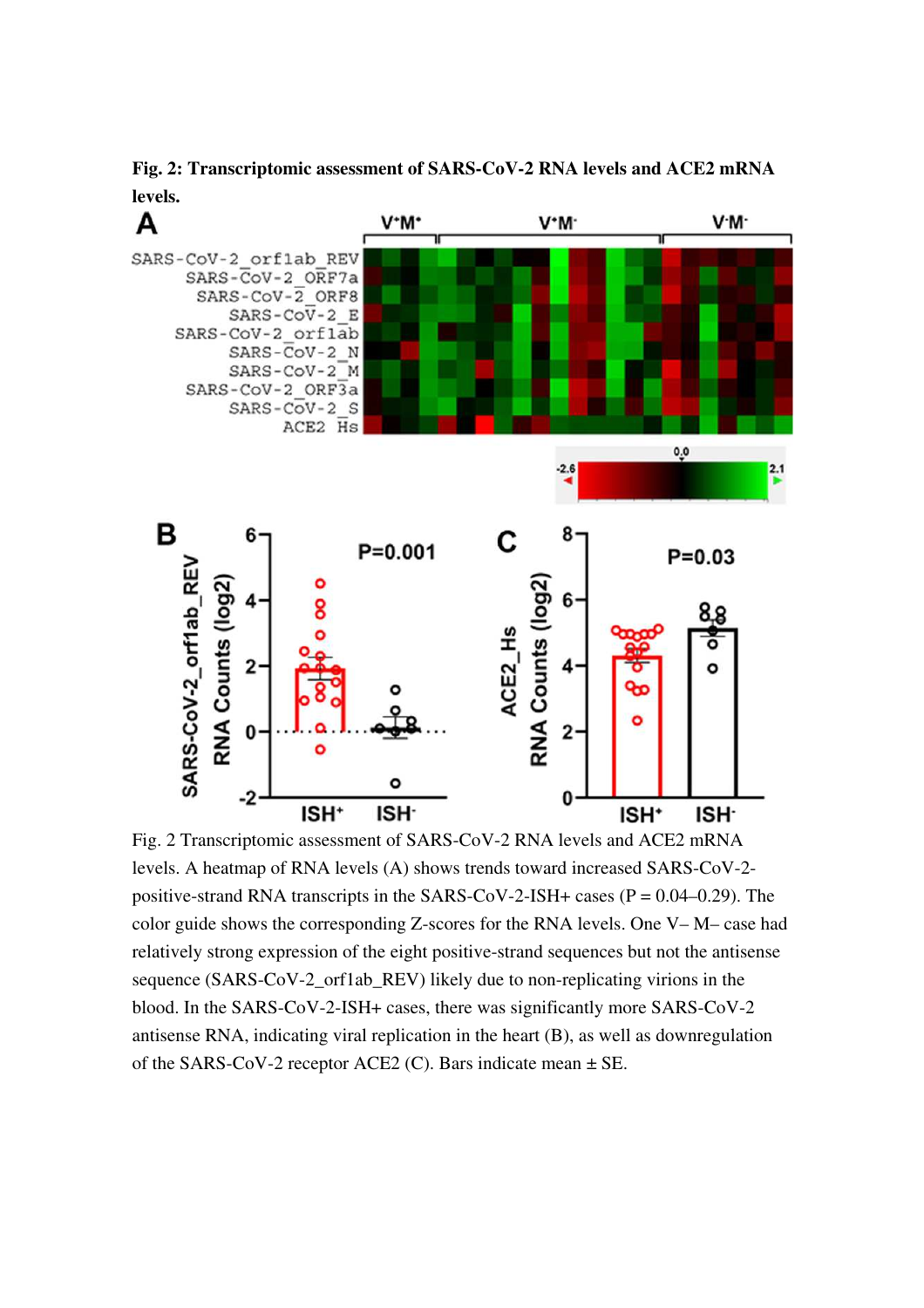**Fig. 3: Myocarditis with eosinophils and giant cells in a patient who died from COVID-19.** 



Fig. 3 Myocarditis with eosinophils and giant cells in a patient who died from COVID-19. Depicted are H&E-stained sections. At low power (A), there is diffuse infiltration of the myocardium by inflammation (arrows). At higher magnification (B), both eosinophils (arrow heads) and giant cells (arrow) are identified in the inflammatory infiltrate). Scale bars represent 200  $\mu$ m (A) and 40  $\mu$ m (B).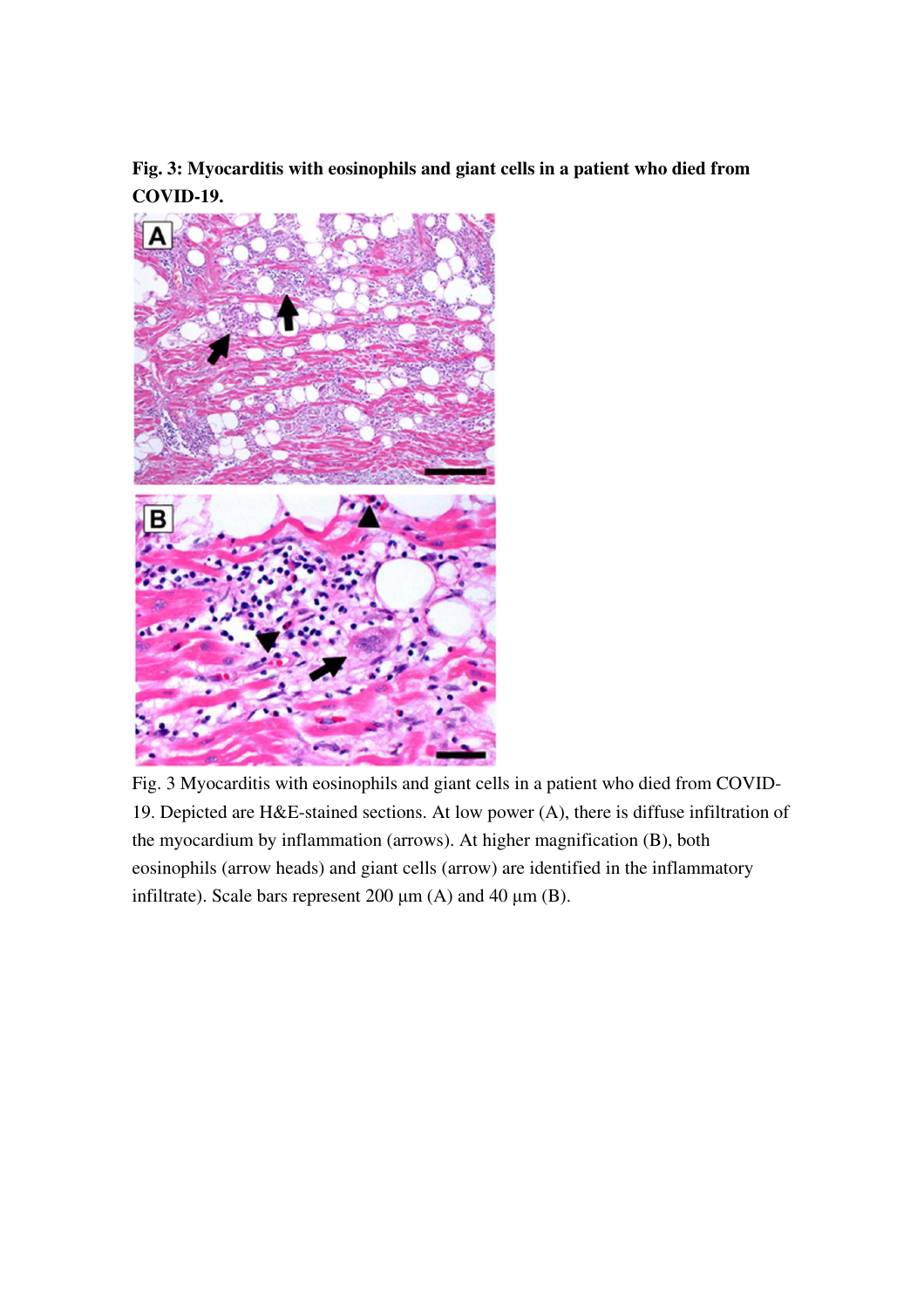

**Fig. 4: Associations between myocardial inflammatory cell densities and the presence of myocarditis and cardiac infection by SARS-CoV-2.** 

Fig. 4 Associations between myocardial inflammatory cell densities and the presence of myocarditis and cardiac infection by SARS-CoV-2. Depicted are dot plots comparing the densities of CD68+ macrophages (A), CD3+ T-lymphocytes (B), CD4+ helper Tlymphocytes (C), and CD8+ cytotoxic T-lymphocytes (D) between the three pathologically defined patient groups  $(V+M+$ ,  $V+M-$ , and  $V-M-$ ) as well as the patients with and without cardiac infection by SARSCoV-2 overall. For each cell marker the three groups were first compared using Kruskal–Wallis  $[P = 0.006(A), P =$ 0.005 (B),  $P = 0.008$  (C),  $P = 0.17$  (D)] and then the individual groups were compared using Wilcoxon test.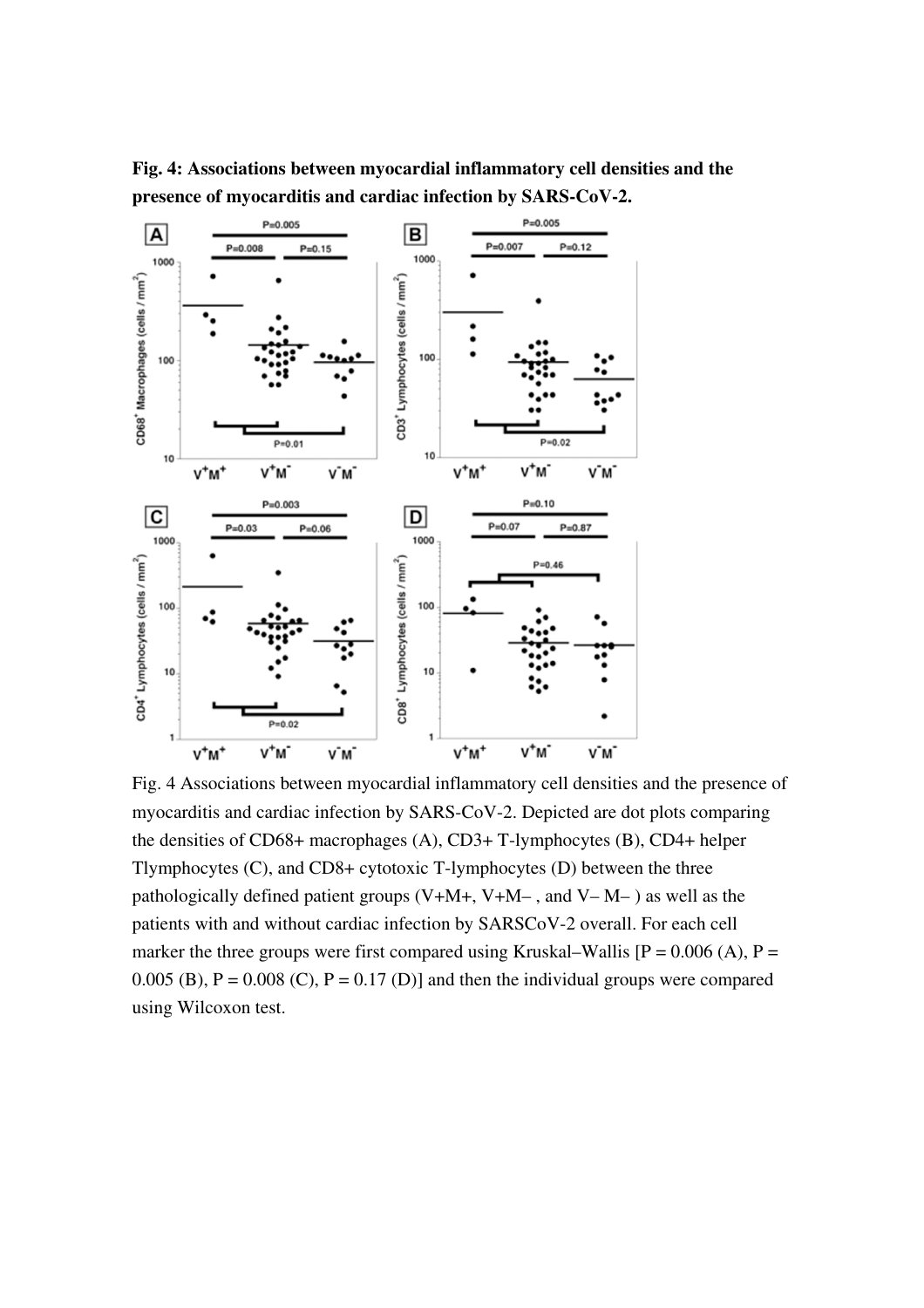

**Fig. 5: Associations of clinical and laboratory features with the pathologically defined patient groups.** 

Fig. 5 Associations of clinical and laboratory features with the pathologically defined patient groups. Depicted are dot plots (A, B, D, E, G, H, J, K) and bar graphs (C, F, I, L) comparing selected clinical and laboratory features between the three pathologically defined patient groups. For each cell marker the three groups were first compared using Kruskal–Wallis  $[P = 0.06 (A), P = 0.12 (B), P = 0.002 (D), P = 0.004 (E), P = 0.03 (G),$  $P = 0.006$  (H),  $P = 0.01$  (J),  $P = 0.03$  (K)] or  $\gamma$ 2 [P = 0.02 (C),  $P = 0.0003$  (F),  $P = 0.02$  $(I)$ ,  $P = 0.03$  (L), and then the individual groups were compared using either Wilcoxon test or Fisher test.